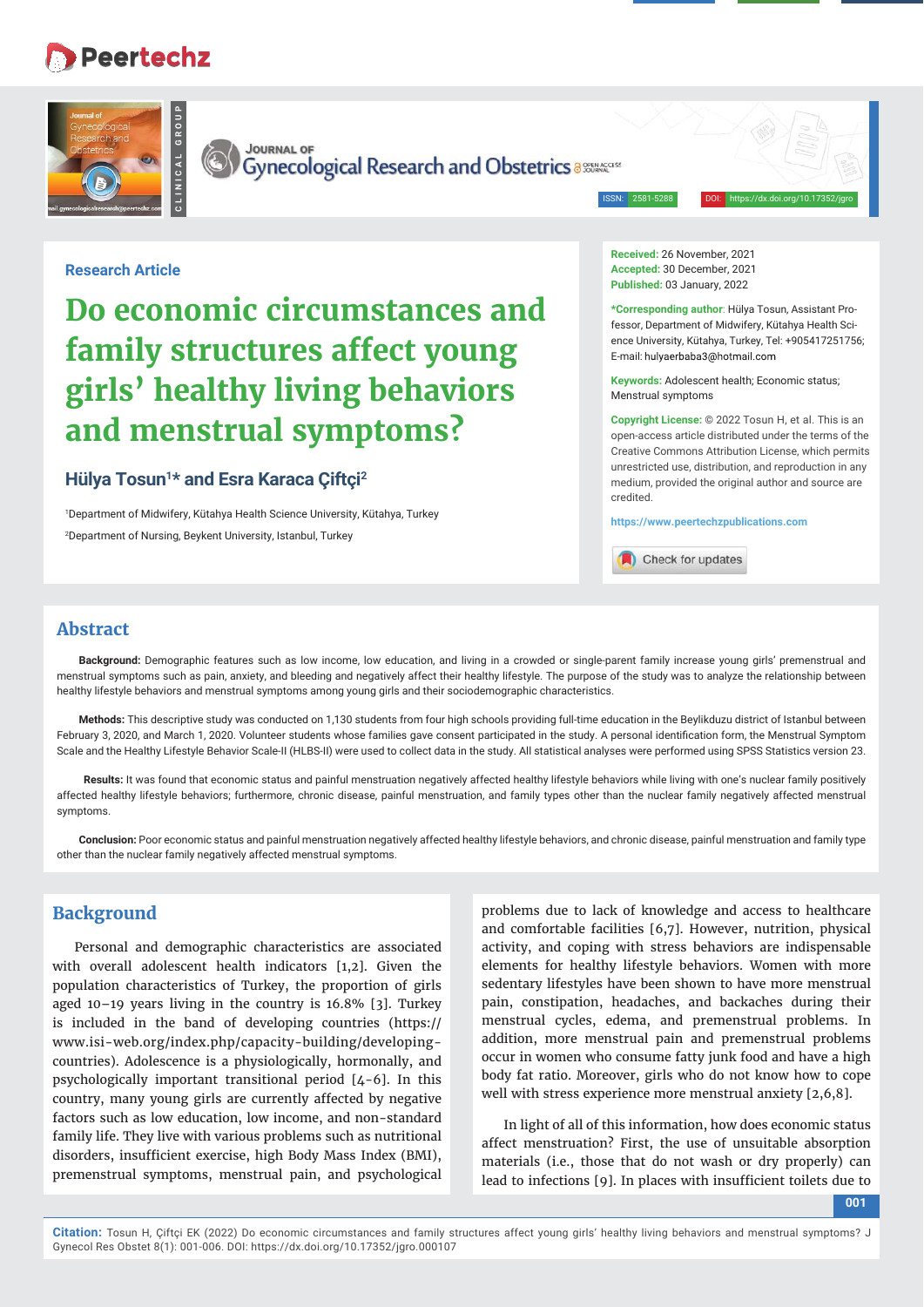poverty, girls prefer to eat less and consume less liquid during menstruation as a coping strategy [10]; in an area of Nairobi, 65% of females have traded sex for sanitary pads [11]. Previous studies conducted in Turkey have reported that 98% of females use hygienic pads [12]; however, with a decrease in income levels, the rate at which pads are replaced decreases, and MIS implementation of menstruation-related practices become more common [13]. Family type is an important variable that affects healthy lifestyle behaviors and menstrual behaviors, and it is known that adolescents living with both parents have healthier behaviors than others [14]. Another factor is a chronic disease; while adolescence is a challenging time even for healthy individuals, having a chronic disease may lead to the development of negative health behaviors as a result of stress and tension. In particular, eating disorders and a reaction of denial may emerge among girls as a response to despair and disease [15].

This study is necessary since studies have generally focused on dysmenorrhea and menstrual symptoms. In this study, we investigate the relationships among parameters such as economic status, family type, chronic diseases, menstruation duration, BMI, healthy lifestyle behaviors, and menstrual symptoms, we plan to demonstrate what results affect both health behaviors and menstrual symptoms.

# **Methods**

This descriptive study was conducted in four high schools with different curricula and student characteristics in order to explore the relationships among economic status, family, other demographic characteristics, healthy behaviors, and menstrual symptoms. These schools provide full-time education and are located in the most migration-receiving regions of a district in Istanbul. These districts have shown a moderate population density within the last five years that reflect the country's population profile. The school types are as follows: 1) social sciences high school, 2) vocational high school, 3) Imam Hatip (religious vocational) high school, and 4) regular high school. The study was conducted with the voluntary participation of 1,130 girls between February 3, 2020, and March 1, 2020. Since the girls were under the age of 18 years, consent was first obtained from their families and then from them. Girls who had not yet experienced menstruation were not included in the study. In Turkey, polygamy is not legal. Considering the age group of the participants, girls with a polygamous family were not included in the study. A personal identification form (including economic status, family pattern, BMI, nutrition, exercise, chronic diseases (heart diseases, epilepsy, diabetes, hypertension, asthma, chronic kidney diseases, and menstrual characteristics), the Healthy Lifestyle Behavior Scale-II (HLBS-II), and the Menstrual Symptom Scale (MSS) were used to collect data in the study. Consent was obtained from the directorate of education at the included schools. To ensure the confidentiality of personal information, a few of the scales were identified, and all were confidential. To prevent individual interactions, the researcher provided all forms face-to-face. Official approval for the study was obtained from the Human Sciences Ethics Committee of Beykent University (dated September 16, 2019, and number 103).

# **Healthy Lifestyle Behavior Scale-II (HLBS-II)**

This scale was developed by Walker, et al. (1987) and consists of six subdimensions including health responsibility, physical activity, nutrition, spiritual development, interpersonal relationships, and stress management [16]. The Turkish validity and reliability study of the scale were investigated by Bahar, et al. [16]. The four-point Likert type scale consists of 52 items. The lowest and highest scores that can be obtained from the scale are 52 and 208 points, respectively. Cronbach's alpha of the HLSB-II is 0.92 and Cronbach's alpha of the scale in this study was 0.90.

# **Menstrual Symptom Scale (MSS)**

This scale was developed by Chesney and Tasto [17] to evaluate menstrual pain and symptoms; responses to the 24 items on the MSS are rated on a five-point Likert-type scale [17]. The usability of the MSS in adolescents was evaluated by Negriff, et al. [18] and the scale was updated in 2009. The Turkish validity and reliability study of the scale was investigated by Güvenç et al. [19]. As a result of the adaptation by Güvenç, et al. the scale was revised to 22 items on a five-point Likert-type scale. The scale consists of three sub-dimensions: negative effects/somatic complaints, menstrual pain, and coping methods. The MSS score is calculated by taking the average of the total scores of the items on the scale; a higher average score indicates a higher severity of menstrual symptoms. Cronbach's alpha of the scale is 0.86 [19], while Cronbach's alpha of the scale was found to be 0.92 in this study.

All statistical analyses were performed using the Statistical Package for the Social Sciences (SPSS Inc., Chicago, IL, USA) version 25.0 for Windows. Independent variables of this study: family type, economic status, chronic disease, body mass index. The Healthy Lifestyle Behaviors Scale-II, Menstrual Symptom Scale are dependent variables. The data were evaluated using t-tests and ANOVA and are reported as numbers and percentages or the mean and Standard Deviation (SD). The t-test was used to compare the variables obtained from the two groups (presence of chronic disease, length of menstruation, presences of menstrual pain) with the total scores of the HLPS-II and MSS ANOVA was used to compare the variables obtained from three or more groups (family type, economic status, and BMI) with the total scores of the HLPS-II and MSS. All p-values <0.05 and <0.001 were considered statistically significant.

# **Results**

Among the girls who participated in this study, 85.3% had a nuclear family, and 9.3% lived in an extended family. Furthermore, the family income for 73.2% of the girls was equal to their expenses, and the family income of 13.9% of the girls was lower than their expenses. Of the girls, 90.9% had no chronic disease. When BMI was analyzed, 63% of girls were within normal limits, 13.5% had mild obesity, and 12.1% were obese. The proportion of young girls with a menstruation length of five days or less was 45.7%, while 54.3% stated that it was six days or longer. Of the girls, 70.4% stated that they experienced pain during their menstrual periods. The mean MSS score of

**002**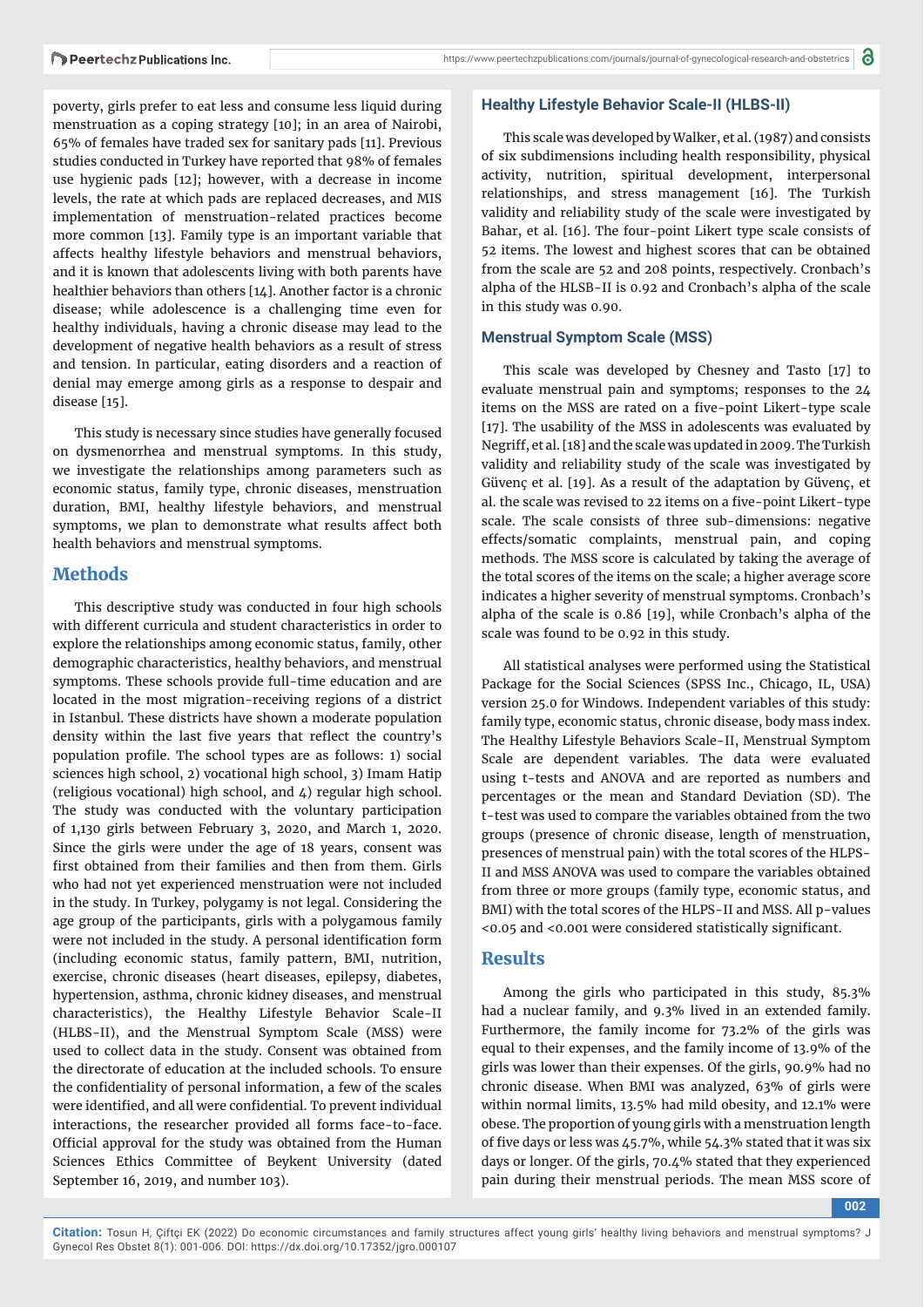the girls participating in the study was 59.61±19.03, and the mean HLBS-II score was 124.27±20.42 (Table 1).

The mean HLBS-II scores and family types of the girls participating in the study were compared, and the quality of life of adolescents with a nuclear family was found to be better; furthermore, the difference was statistically significant (p<0.001). In the comparison of family type and MSS scores, adolescents with divorced parents had higher MSS scores, and the scores of those with an extended family were lower than those of others; this difference was statistically significant  $(p<0.05)$ .

The mean HLBS-II scores and income status of the participants were compared. The mean HLBS-II scores of the adolescents with a family income equal to or greater than their expenses were higher than those of adolescents with a family income that was less than their expenses; income status also statistically significantly affected healthy lifestyle behaviors (p<0.001). In the comparison of the mean MSS scores and income status, the adolescents had very similar mean MSS scores, and there was no significant difference between them  $(p>0.05)$ .

The HLBS-II scores of the girls with chronic diseases were compared, and no difference was found between them (p>0.05). Girls with chronic diseases were found to experience statistically significantly more menstrual symptoms more than those without chronic diseases ( $p$ <0.05).

The BMI, mean HLBS-II scores, and mean MSS scores of the participants were compared and, no statistically significant differences were found (p>0.05).

In the study, no statistically significant difference was found between menstruation length and the scores for either the HLBS-II or MSS (p>0.05).

Adolescents without menstrual pain had higher scores on the HLBS-II, and there was a statistically significant difference between these subgroups ( $p<0.05$ ). The mean MSS scores of those with menstrual pain were higher than those without pain, and there was a significant difference between these two subgroups (p<0.001).

# **Discussion**

This study showed that the healthy lifestyle behaviors of young girls were moderately good; these behaviors were associated with family type, income level, and the presence of painful menstruation. A systematic review by Sümen et al. including 11 papers from Turkey published between 2002 and 2015 found that the HLBS-II scores of high school students living in Turkey were moderate (max: 129.5±21.9) [1]. Karaaslan and Çelebi (2018) studied 449 high school students and found that all of their HLBS-II scores were moderate; furthermore, they found that the health responsibility and physical activity scores of female students were significantly low [5].

Family type plays an important role in meeting family health needs and developing healthy behaviors. Nuclear family life appears more effective than other family types in terms of access to healthcare and sharing resources [20]. This study demonstrates that menstrual symptoms and painful menstruation are directly associated with family type. Adolescents with divorced parents were found to experience more severe menstrual symptoms. Altiparmak and Koca [21] found that the health perceptions of women aged  $15-\text{\textsterling}9$  years

**003**

| <b>Characteristics</b> | <b>Frequency</b><br>$\mathbf N$ | <b>HLBS-II</b> |              |                                          | <b>MSS</b>  |                        |
|------------------------|---------------------------------|----------------|--------------|------------------------------------------|-------------|------------------------|
|                        |                                 | %              | <b>Mean</b>  | Test,<br>p-value                         | <b>Mean</b> | Test,<br>p-value       |
| Family Type            |                                 |                |              |                                          |             |                        |
| Nuclear family         | 964                             | 85.3           | 125.30±20.40 |                                          | 59.64±19.20 |                        |
| <b>Extended family</b> | 105                             | 9.3            | 119.45±18.01 | F=9.009**<br>$P=0.000$ <sup>#</sup>      | 56.31±18.35 | F=3.852**              |
| Mother and father      | 61                              | 5.4            | 116.22±21.89 |                                          | 64.78±16.22 | $P=0.022$ <sup>+</sup> |
| Live separately        |                                 |                |              |                                          |             |                        |
| Economic Status        |                                 |                |              |                                          |             |                        |
| Inc. is less than exp. | 157                             | 13.9           | 117.96±19.86 | $F = 8.893$ **<br>$P=0.000$ <sup>#</sup> | 58.07±20.10 | $F = 0.636$ **         |
| Inc. is equal to exp.  | 825                             | 73.2           | 125.19±20.03 |                                          | 59.93±18.96 | $P = 0.530$            |
| Inc. more than exp.    | 146                             | 12.9           | 125.85±22.07 |                                          | 59.44±18.24 |                        |
| <b>Chronic Disease</b> |                                 |                |              |                                          |             |                        |
| Yes                    | 103                             | 9.1            | 125.14±22.27 | $T=0.455$ *                              | 63.24±20.35 | $T = 2.032$ *          |
| <b>No</b>              | 1027                            | 90.9           | 124.18±20.23 | $P = 0.649$                              | 59.25±18.86 | $P=0.042$ <sup>+</sup> |
| <b>BMI</b>             |                                 |                |              |                                          |             |                        |
| Severely underweight   | 29                              | 2.6            | 122.00±22.48 |                                          | 56.41±16.67 |                        |
| Underweight            | 100                             | 8.8            | 124.22±17.67 |                                          | 59.83±18.90 |                        |
| Normal                 | 712                             | 63.0           | 125.31±0.77  | $F = 1.514$ **                           | 59.86±19.24 | $F=0.352**$            |
| Overweight             | 152                             | 13.5           | 122.19±20.00 | $P = 0.196$                              | 58.61±19.29 | $P = 0.843$            |
| Obese                  | 137                             | 12.1           | 121.65±21.23 |                                          | 59.64±18.37 |                        |
| Length of menstruation |                                 |                |              |                                          |             |                        |
| 5 days or fewer        | 516                             | 45.7           | 124.54±21.53 | $T=0.401*$                               | 58.69±18.94 | $T = 1 - 482$ *        |
| 6 days or more         | 614                             | 54.3           | 124.04±19.45 | $P=0.689$                                | 60.38±19.08 | $P=0.139$              |
| Menstrual Pain         |                                 |                |              |                                          |             |                        |
| Yes                    | 796                             | 70.4           | 123.31±20.06 | $T = 2.450^*$                            | 65.48±17.42 | $T = 18.203$ *         |
| <b>No</b>              | 334                             | 29.6           | 126.56±21.10 | $P=0.014$ <sup>+</sup>                   | 45.61±14.73 | $P=0.000$ <sup>#</sup> |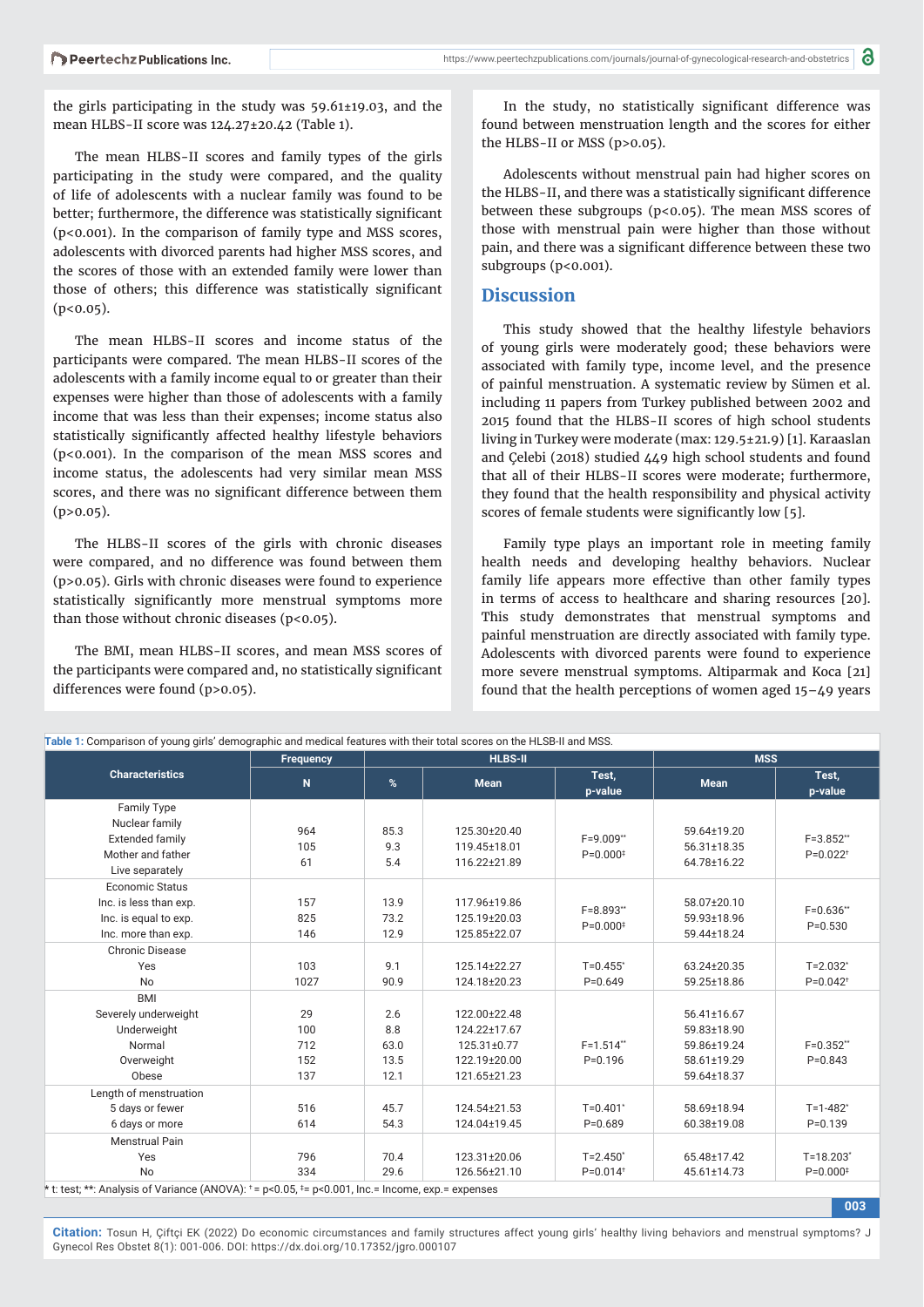living in a nuclear family were higher than those of others. In addition, this study found that the quality of life of adolescents living in a nuclear family was improved [21]. Borjigen et al. showed that girls who lived with a single parent or whose parents were divorced had less menstrual knowledge and more often experienced stress than those from nuclear families [22].

The results of this study support the literature and show that the mean healthy lifestyle behavior scores of adolescents with incomes greater than their expenses are higher than the scores of adolescents with family incomes less than their expenses; thus, income status affects healthy lifestyle behaviors. However, regarding the effects of economic status on menstrual symptoms, this study found no significant difference between income status and MSS scores. While Ersoy, et al. [23] stated that adolescent girls with a low socioeconomic status had fewer premenstrual complaints [23], Borjigen, et al. [22] reported that the menstrual knowledge and related behaviors of girls with better monthly incomes were more positive [22].

Chronic disease is perceived by young people as a condition that limits their independence and requires the frequent use of medication; it may pose challenges for young people and their families [24]. In this study, the HLBS-II scores of the girls with chronic diseases were compared, and no difference was found between them (p>0.05). However, girls with chronic diseases experienced more menstrual symptoms than those without chronic diseases [25].

This result is thought to be attributable to young girls experiencing more stress due to chronic disease and developing sensitivities due to their nutritional habits, inadequate mobility, and medications. However, strict follow-up by parents can cause young people to exhibit rebellious and risky behaviors [26], leading them to act in a manner that adversely affects their illnesses. For example, young people with diabetes have been shown to skip meals, and this study on young people with type 1 diabetes showed that young people tended to hide their illnesses and delay their insulin doses, leading to hypo/ hyperglycemia problems [27].

Although pain is a personal experience and depends on various factors, menstrual pain is known to be associated with a healthy lifestyle such as a balanced diet and exercise [28]; this study determined that adolescents without menstrual pain had higher HLBS-II scores. In the literature, no other study has compared healthy lifestyle behaviors with menstrual pain. However, Fernandez, et al. [29] reported a 75% prevalence of dysmenorrhea, an 81% prevalence of psychological complaints, and a 79% prevalence of fatigue and demonstrated that menstrual symptoms inhibited students' social lives and school attendance [29]. Moreover, it has been reported that unhealthy behaviors such as the consumption of caffeinated beverages [30], alcohol, excessive tea, junk food, and fatty foods [31], all increase menstrual pain. In the study by Erbaba and Şahin [6] that evaluated obese girls, there was a painful menstruation rate of 60% in the pre-education intervention group, which decreased to 42% at the end of nutrition, exercise, and menstrual symptom educational intervention; this finding shows that menstrual pain may become less frequent in adolescents with healthy lifestyle behaviors [6].

In this study, no relationship was found among BMI, healthy lifestyle behaviors, and menstrual symptoms. This result should be interpreted cautiously, and new studies with different approaches should be conducted in the future to clarify the relationships among body fat percentage, healthy lifestyle choices, and menstrual symptoms. Several previous studies have shown that healthy lifestyle behaviors decrease, and menstrual problems increase as BMI increases [2,6,9].

Although 54% of participants in our study had bleeding for more than six days, this did not affect healthy lifestyle behaviors or menstrual symptoms. Any length of menstruation longer than 10 days was evaluated as hypermenorrhea, which can cause problems such as anemia, dizziness, and headache in women of almost any age [32,33].

Studies have generally focused on dysmenorrhea and menstrual symptoms. Menstruation and symptoms that are controlled by hormones are affected by many environmental stimuli. The purpose of this study is to explore the relationships among economic status, family, other demographic characteristics, healthy behaviors, and menstrual symptoms. It seems that both situations are seriously affected by economic and demographic features and need further evaluation for improved understanding.

Although the city where the study was conducted is highly populated, studies conducted in schools in our country are subjected to stringent permissions to prevent students from experiencing interruptions to their lessons or exams. 280 high school seniors refused to participate on the grounds that they took the university entrance exam. Additionally, it was very difficult to obtain a sufficient number of volunteers because students in this age group are often disinterested in completing. 199 students were rejected because they found these surveys privy, long and boring.

In this study, participants living in nuclear families had better menstrual symptoms and HLBS II scores. Future studies can be examined according to the polygamous family, stepchild status. The consequences of this can reveal the deprivation of health possibilities due to domestic injustice. According to this study, good economic conditions positively affect HLBS II scores and menstrual symptoms. However, can we reach the same conclusion regarding the economic situation when associated with each chronic disease? In other respects what kind of results will we achieve in this age group that has to earn a living by working? These can be included in the literature to help explore the topic from a wider perspective. The relationship between BMI and menstrual symptoms is a very interesting topic, and there remains a need for long-term studies. When the inform individual correctly, they do enough physical activity and partially cope with stress. However, it is not so easy to reach well feeding behaviors and possibilities. Therefore, easily accessible free nutrition and health care support arrangements can be made in schools or local governments for healthy nutrition of young girls. In schools,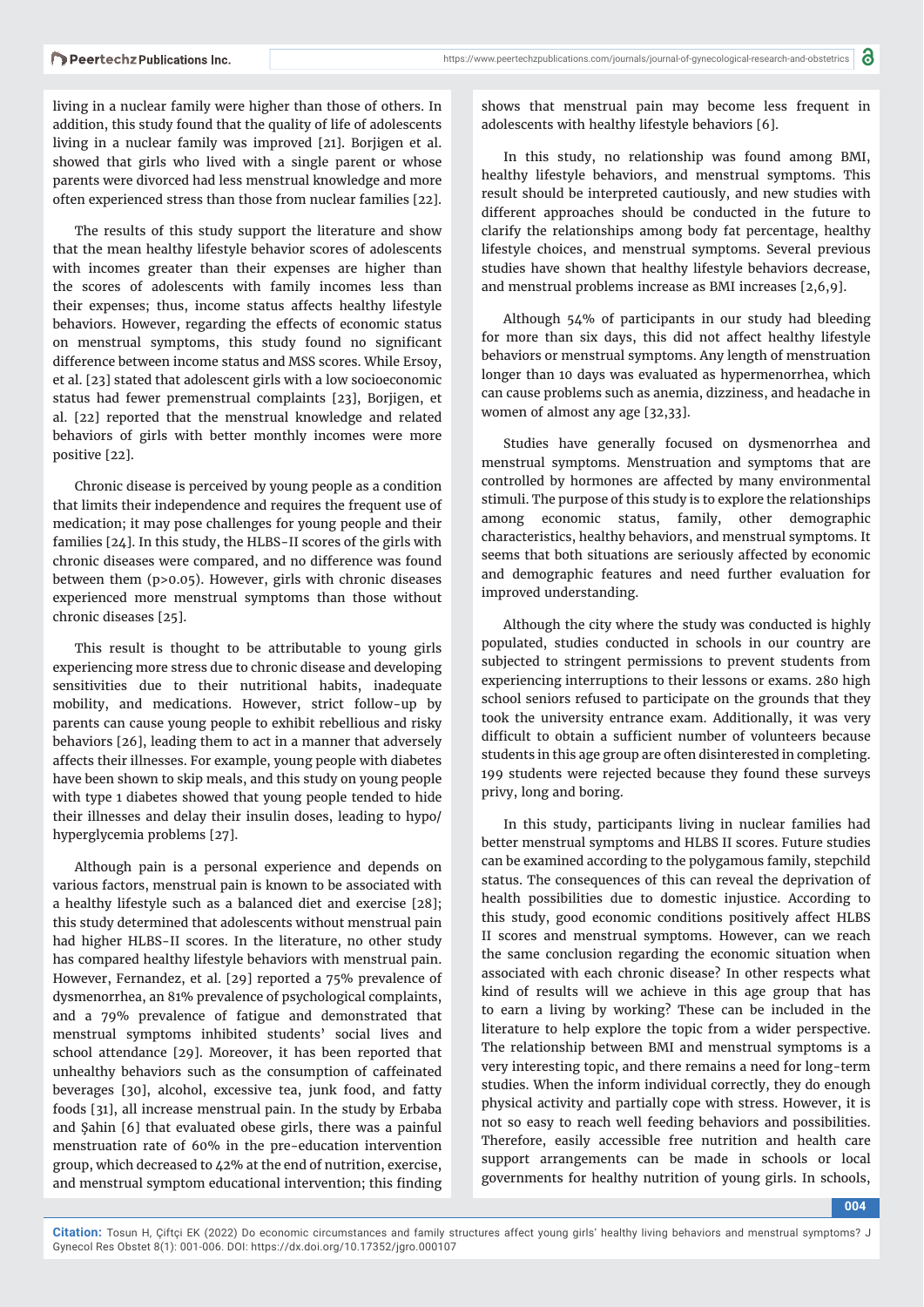training on the content and alternatives of food sources, stress management and menstrual symptom management can be given frequently.

# **Conclusion**

The identification of factors that have a significant relationship with economic, familial, and menstrual characteristics, health behaviors, and the menstrual symptoms of high school girls will help us determine what behaviors and approaches are necessary for girls in this period. According to the results obtained in the present study, economic status and painful menstruation negatively affect healthy lifestyle behaviors, while living in a nuclear family positively affects them. Chronic diseases, painful menstruation, and a family type other than the nuclear family all negatively affect menstrual symptoms.

### **Declarations**

#### **Ethics approval and consent to participate**

Consent was obtained from the directorate of education at the included schools. To ensure the confidentiality of personal information, a few of the scales were identified, and all were confidential.

#### **Consent for publication**

Official approval for the study was obtained from the Human Sciences Ethics Committee of Beykent University (dated September 16, 2019, and number 103).

#### **Availability of data and materials**

Data can be given by the authors when requested.

#### **Authors' contributions**

All authors read and approved the final manuscript.

#### **Acknowledgment**

The authors are grateful to the volunteer students and teachers who supported this study.

### **References**

- 1. Sümen A, Öncel S (2017) Factors that affect healthy lifestyle behaviors of high school students in Turkey: A systematic review. Eur J Ther 23: 74-82. **Link:** https://bit.ly/34gusRn
- 2. Kadri H (2018) Socio-economic relations and nutrition status with early menarche incidence in school v and vi grade school children in sdn 205 Kota Baru Kota Jambi. Batanghari University Jambi Scientific Journal 18: 452-460.
- 3. Turkey Demographic and Health Survey 2018. **Link:** https://bit.ly/3HvYFtS
- 4. Tibbits M, Lyons K, Abresch C (2021) The 'A' is the Weakest Link: What Local Health Departments are Doing to Improve Adolescent Health. Matern Child Health J 25: 368-376. **Link:** https://bit.ly/3pN6ANp
- 5. Karaaslan M, Çelebioğlu A (2018) Determination of healthy lifestyle behaviors of high school students. Journal of Human Sciences 15: 1355-1361.
- 6. Erbaba H, Şahin S (2019) Evaluation of effectiveness of training in obese adolescent about nutrition, physical activity and menstrual symptoms on

health lifestyle behaviours and menstrual symptoms. Doctoral Thesis. The University of Ankara Yıldırım Beyazıt Ankara.

- 7. Arikan Ç, Aktaş AM (2008) Affecting women's health in Turkey socio-economic factors and poverty. Türkiye'de Kadın Sağlığını Etkileyen Sosyo-Ekonomik Faktörler ve Yoksulluk. Sosyal Politika Çalışmaları Dergisi 13: 21-28. **Link:** https://bit.ly/3sQiWGx
- 8. Shridhar A (2019) Are menstrual cycles a biological determinant of wellbeing amongst Sierra Leonean schoolchildren? Master's Theses 1201. **Link:** https://bit.ly/3HsN275
- 9. Thakre SB, Thakre SS, Reddy M, Rathi N, Pathak K, et al. (2011) Menstrual hygiene: knowledge and practice among adolescent school girls of Saoner, Nagpur district. J Clin Diagn Res 5: 1027-1033. **Link:** https://bit.ly/3ERRM4m
- 10. Aïdara R (2020) Poor access to wash: a barrier for women in the workplace. Social Protection and Human Rights. **Link:** https://bit.ly/3sVYfZM
- 11. Tull K (2019) Period poverty impact on the economic empowerment of women. K4D Helpdesk Report 536. Brighton, UK: Institute of Development Studies. **Link:** https://bit.ly/3mRFFhx
- 12. Gedik A, Şahin S (2017) Determination of the effect on menstruation to hygiene training given to adolescents. Türkiye Klinikleri J Health Sci 2: 66-75. **Link:** https://bit.ly/3zhJkdA
- 13. Turan T, Ceylan SS (2007) Determination of 11-14 year old primary student's practices and knowledge about menstruation. Fırat Sağlık Hizmetleri Dergisi 2: 41-53.
- 14. Chen MY, Shiao YC, Gau YM (2007) Comparison of adolescent healthrelated behavior in different family structures. J Nurs Res 15: 1-10. **Link:** https://bit.ly/3pNEX6R
- 15. Miller KB, La Greca AM (2005) Adjustment to chronic illness in girls. In: Bell DJ, Foster SL, Mash EJ (eds) Handbook of Behavioral and Emotional Problems in Girls. Issues in Clinical Child Psychology. Springer, Boston, 489-552. **Link:** https://bit.ly/3JwU8tf
- 16. Bahar Z, Beşer A, Gördes N, Ersin F, Kıssal A (2008) Sağlıklı yaşam biçimi davranışları ölçeği II'nin geçerlik ve gü venirlik çalışması. Cumhuriyet Üniversitesi Hemşirelik Yü ksekokulu Dergisi 12: 1-13. **Link:** https://bit.lv/32Jgdnl
- 17. Chesney MA, Tasto DL (1975) The development of the menstrual symptom questionnaire. Behav Res Ther 13: 237-244. **Link:** https://bit.ly/3zjIzAF
- 18. Negriff S, Dorn LD, Hillman JB, Huang B (2009) The measurement of menstrual symptoms: factor structure of the menstrual symptom questionnaire in adolescent girls. J Health Psychol 14: 899-908. **Link:** https://bit.ly/3mQtaCO
- 19. Güvenç G, Memnun S, Aygül A (2014) Adaptation of the menstrual symptom questionnaire into Turkish. TAF Prev Med Bull 13: 367-374. **Link:** https://bit.ly/3eLOc1i
- 20. Bolsoy N, Sevil Ü (2006) Sağlık-hastalık ve kültür etkileşimi. Journal of Anatolia Nursing and Health Science 9: 78-87. **Link:** https://bit.ly/3FJxT0J
- 21. Altiparmak S, Koca KA (2009) The healthy lifestyle behaviors of 15–49 age group women and affecting factors. TAF Prev Med Bull 8: 421-426. **Link:** https://bit.ly/3pMgU8k
- 22. Borjigen A, Huang C, Liu M, Lu J, Peng H, et al. (2019) Status and factors of menstrual knowledge, attitudes, behaviors and their correlation with psychological stress in adolescent girls. J Pediatr Adolesc Gynecol 32: 584- 589. **Link:** https://bit.ly/32CMBsf
- 23. Ersoy B, Balkan C, Gunay T, Onag A, Egemen A (2004) Effects of different socioeconomic conditions on menarche in Turkish female students. Early Human Development 76: 115-125. **Link:** https://bit.ly/31iHqNe
- 24. Cheung C, Wirrell E (2006) Adolescents' perception of epilepsy compared with

**005**